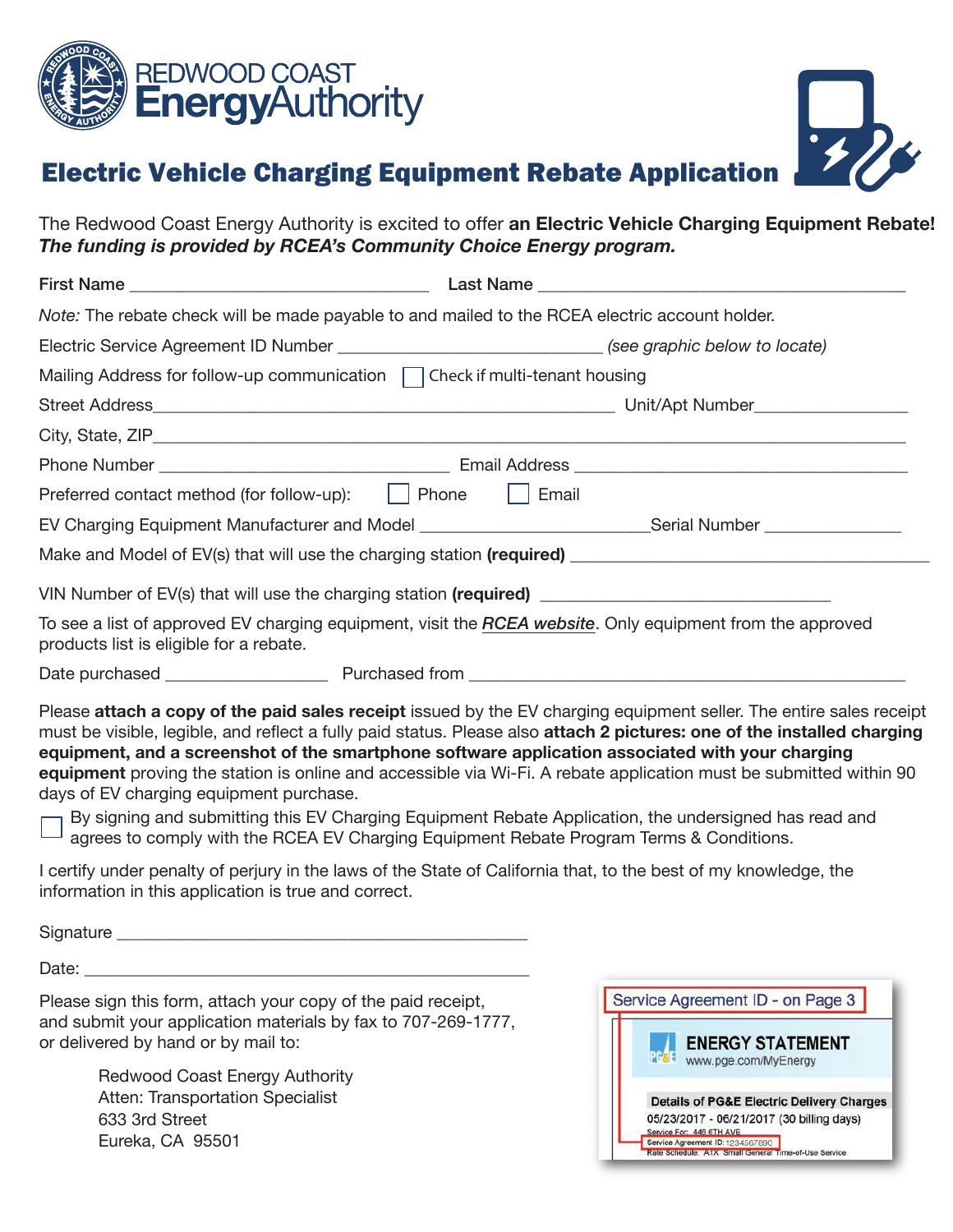## REDWOOD COAST ENERGY AUTHORITY (RCEA) ELECTRIC VEHICLE RESIDENTIAL CHARGING EQUIPMENT REBATE PROGRAM TERMS AND CONDITIONS

1. **ELIGIBILITY:** Only residential customers may apply. Applicant must be an existing RCEA Community Choice Energy customer and service account holder with account that is paid and current as of the date of application.

## 2. APPLICATION PROCESS:

- a. Applicant shall purchase and properly install, or cause to have properly installed, new electric vehicle (EV) supply equipment from RCEA's Approved Products List (herein referred to as "EV Charging Equipment").
- b. Applicant shall submit documentation showing proof of purchase and proof of installation, and the charging station's internet connectivity.
- c. Application including all supporting documents must be received no later than 3 months after purchase of residential EV Charging Equipment.
- 3. RESTRICTIONS: No more than one rebate will be issued per residential account service address. For multifamily residences with a shared electric account, no more than one rebate will be issued per unit number. Service accounts to residential properties at which RCEA staff and Board of Directors own and/or reside at are ineligible to apply, except for multifamily properties with 5 or more units. Rebates may not exceed 50% of the total EV Charging Equipment hardware cost or \$500, whichever is lower.
- 4. APPROVED PRODUCTS: This rebate incentive is available only for purchases of products listed on RCEA's Approved Products List, available on RCEA's website or in print at our office. Additional product models may be suggested to RCEA for review and inclusion on the Approved Products List; however, no rebates will be issued for purchases made prior to inclusion on the Approved Products List. Applications submitted for product models removed from the Approved Products List will be processed if the purchase was made prior to removal.
- 5. **INSTALLATION:** The customer is solely responsible for paying all costs of installing the EV Charging Equipment. RCEA will not provide rebates for installation costs or any upgrades to electrical systems required to install the EV Charging Equipment. The customer is responsible for hiring a qualified professional to estimate installation costs, obtain any necessary permits, and install the EV Charging Equipment.
- 6. ENERGY CREDITS: RCEA may claim EV Renewable Energy Credit and Low Carbon Fuel Standard credits for any EV Charging Equipment for which RCEA issues a rebate through this incentive program. The customer will neither claim any such credits, nor attempt to request or assist a party other than RCEA or its designated agent with claiming any such credits. Customer hereby consents to RCEA's collection, review, and viewing of data recorded by the EV Charging Equipment, and the sharing of such information with appropriate regulatory agencies, for purposes of claiming the credits.
- 7. DATA ACCESS: RCEA reserves the right to collect, review, view, and utilize data recorded by the EV Charging Equipment, and customer hereby consents to RCEA's collection, review, viewing, and utilization of data recorded by the EV Charging Equipment. Such data may include, but is not limited to, kWh usage data per session and for each month, Global Positioning System (GPS) data, Vehicle Identification Number(s) (VIN), charging station ID, session ID, start and end times, charging station information, charging duration times, session duration times, and any other data recorded by the EV Charging Equipment. Data collected and shared by the EV Charging Equipment does not include personal identifying information, such as name or credit card information. RCEA explicitly retains the right to maintain and utilize this data for purposes consistent with RCEA's mission and purpose as stated in RePower Humboldt/CAPE Plan (available at https://redwoodenergy.org/planning), as determined by RCEA, including but not limited to, submitting the data to the California Air Resources Board (CARB) or contractors representing RCEA before the CARB. RCEA does not and will not sell the information described in this section to third parties for commercial purposes.
- 8. REBATE PAYMENTS: Rebate payments will be made by check made payable to the electric service account holder and will be issued within 30 days following application approval. For service accounts held in more than one name, rebate checks will be issued payable to the applicant. RCEA may request a completed and signed IRS Form W-9 before releasing the rebate payment.
- 9. LIMITATIONS: Rebates are subject to funding availability. Applications will be processed and rebates subsequently issued on a first-come first-served basis until funding is depleted or the RCEA rebate program is terminated. Submittal of a completed application will not guarantee receipt of a rebate. Applicants placed on a waiting list may qualify for the rebate if additional funds become available. RCEA reserves the right, in its sole discretion, to determine the